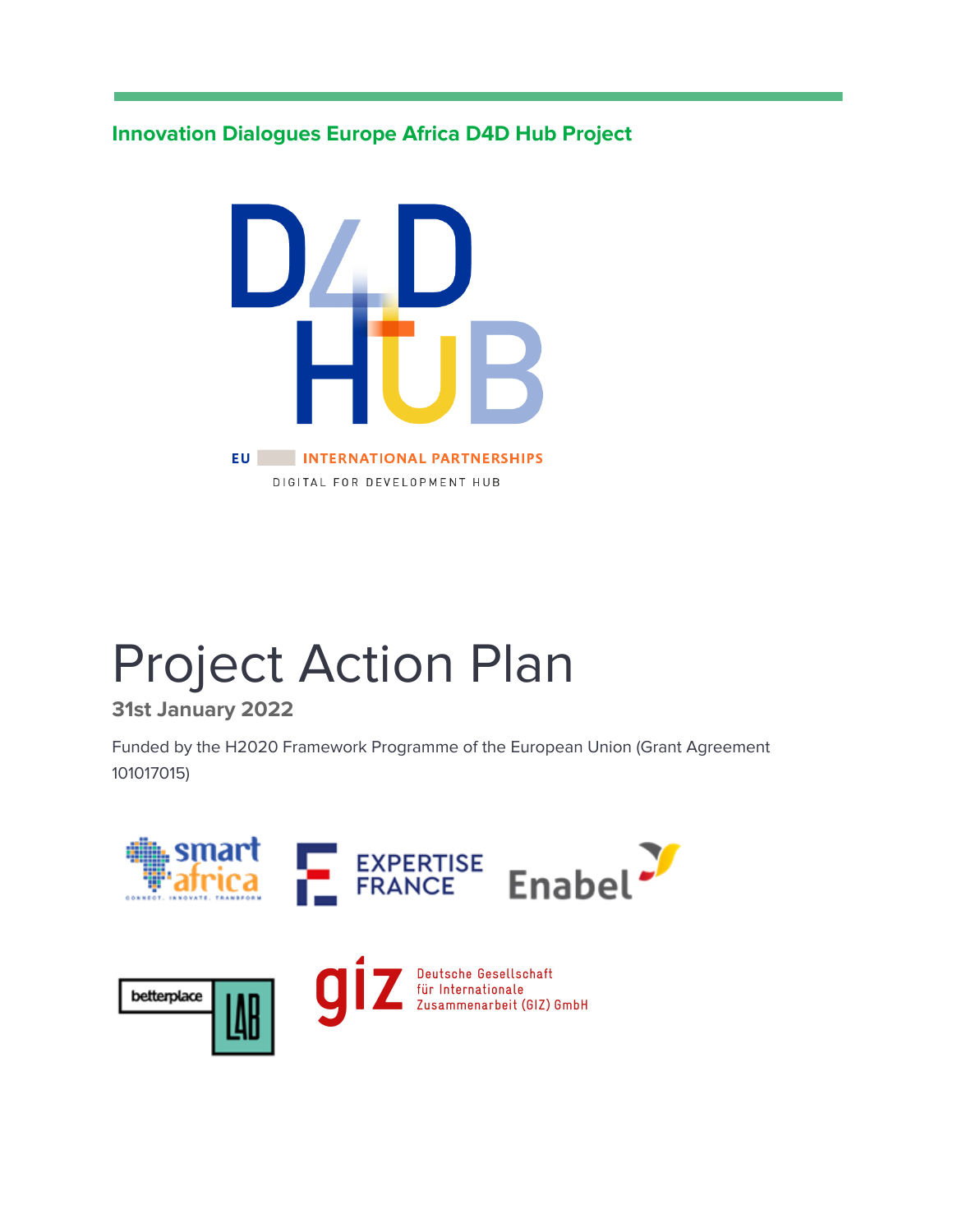#### **COVER PAGE**

Deliverable 1.1

Project Action Plan

Work Package 4: Project Management

Date of delivery: 31st of January 2022

Leader: GIZ

Authors: Lucrezia Biteete

#### **Contributors**

| Name             | Organisation |
|------------------|--------------|
| Lucrezia Biteete | GIZ          |
|                  |              |

#### **Revision History**

| Version | Date       | Reviewer         | <b>Modifications</b>                                    |
|---------|------------|------------------|---------------------------------------------------------|
| 1.0     | 12.01.2022 | Lucrezia Biteete | Established                                             |
| 1.1     | 21.01.2022 | Lucrezia Biteete | Incorporation of comments from Anneli<br>Roose, Civitta |
| 1.2     | 31.01.2022 | Lucrezia Biteete | Incorporation of latest updates                         |

The IDEA D4D Hub project is funded under the Horizon 2020 Programme. With a duration of 22 months starting in December 2021, it seeks to strengthen the capacity of civil society organisations and academia in Africa to participate in a meaningful dialogue around inclusive digital transformation. It is implemented by 5 partners; BetterplaceLab, Enabel, Expertise France, GIZ and Smart Africa Secretariat.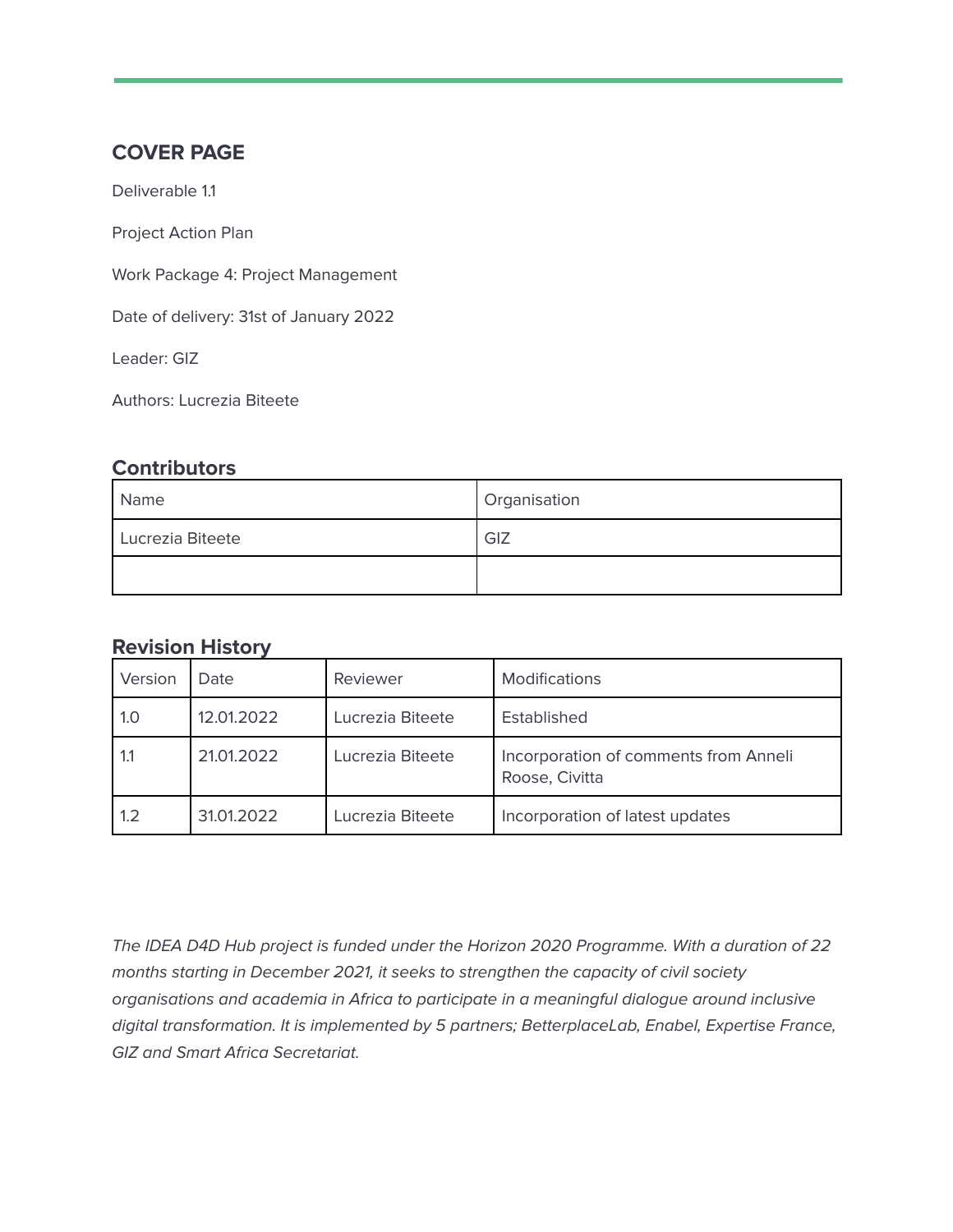## **OVERVIEW**

The Innovation Dialogues Europe Africa (IDEA) D4D Hub Project officially started on 1st of December 2021, and was officially kicked off by a session on 15th of December 2021. The project is launched in the context of the D4D Hub, which was launched in December 2020 to coordinate the efforts of the EUC, member states, private sector and financing institutions around inclusive and human centered digital transformation. This project specifically focuses on civil society organisations (CSOs) and academia.

The project is currently in a detailed planning phase, which might see some changes to the project execution plan. However, since these changes have not yet been accepted by the Project Officer, this plan includes the schedules as initially agreed.

#### **GOALS**

The strategic objectives of the project are:

- 1. Empower strategic multi-stakeholder partnerships and cooperation on research and innovation in the digital economy between Africa and Europe
- 2. Strengthen the international dimension of Horizon 2020 (H2020)
- 3. Contribute to the implementation of the European Commission D4D Strategy

The direct objectives of the project are:

- 1. Supporting and strengthening the role of ICT/digitalisation stakeholders (civil society and academia) to engage and contribute actively to multi-stakeholder dialogues for human centered digital transformation
- 2. Supporting the development of joint digital innovations as a response to societal challenges hindering an inclusive digital society

The project is strategically important and relevant because:

- 1. The D4D Hub follows a multi-stakeholder approach with governments, tech-companies and civil society: IDEA is fostering civil society engagement into that approach
- 2. Civil society plays a crucial role in holding governments and the private sector accountable
- 3. Civil society organisations give a voice to the most vulnerable
- 4. Civil society organisations are key to achieve inclusive, green and human centered digital transformation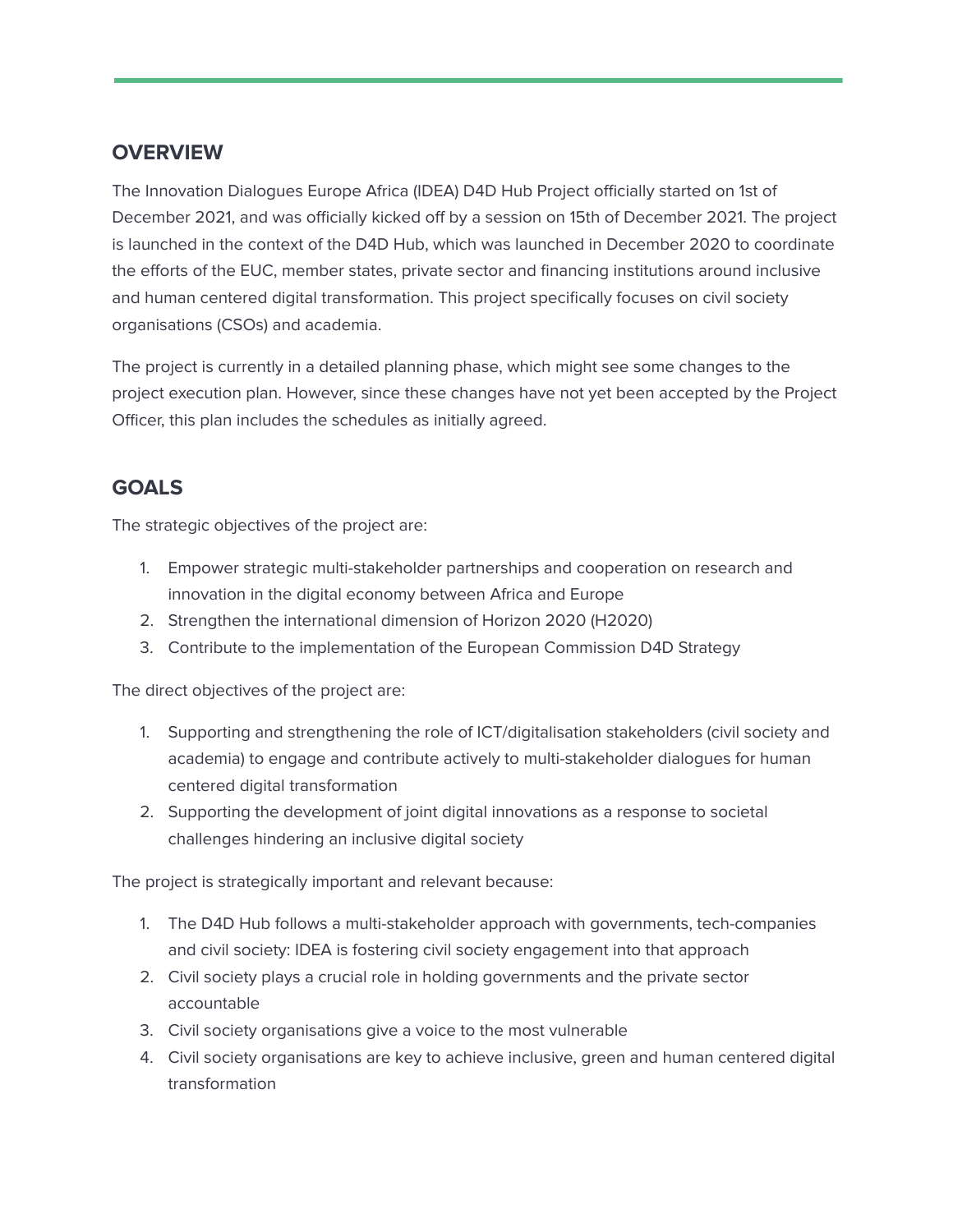- 5. The project will test innovative ways to engage CSOs and forge ties between CSOs in Africa and Europe, which can be exploited by other initiatives and scaled up
- 6. The project will promote role of CSOs in other D4D Hub projects and activities
- 7. The project will generate valuable network of CSO stakeholders in Africa and Europe

#### **THEORY OF CHANGE**

The project has activities that focus on capacity building and engagement, which will be sustained through dissemination and continuous follow up.

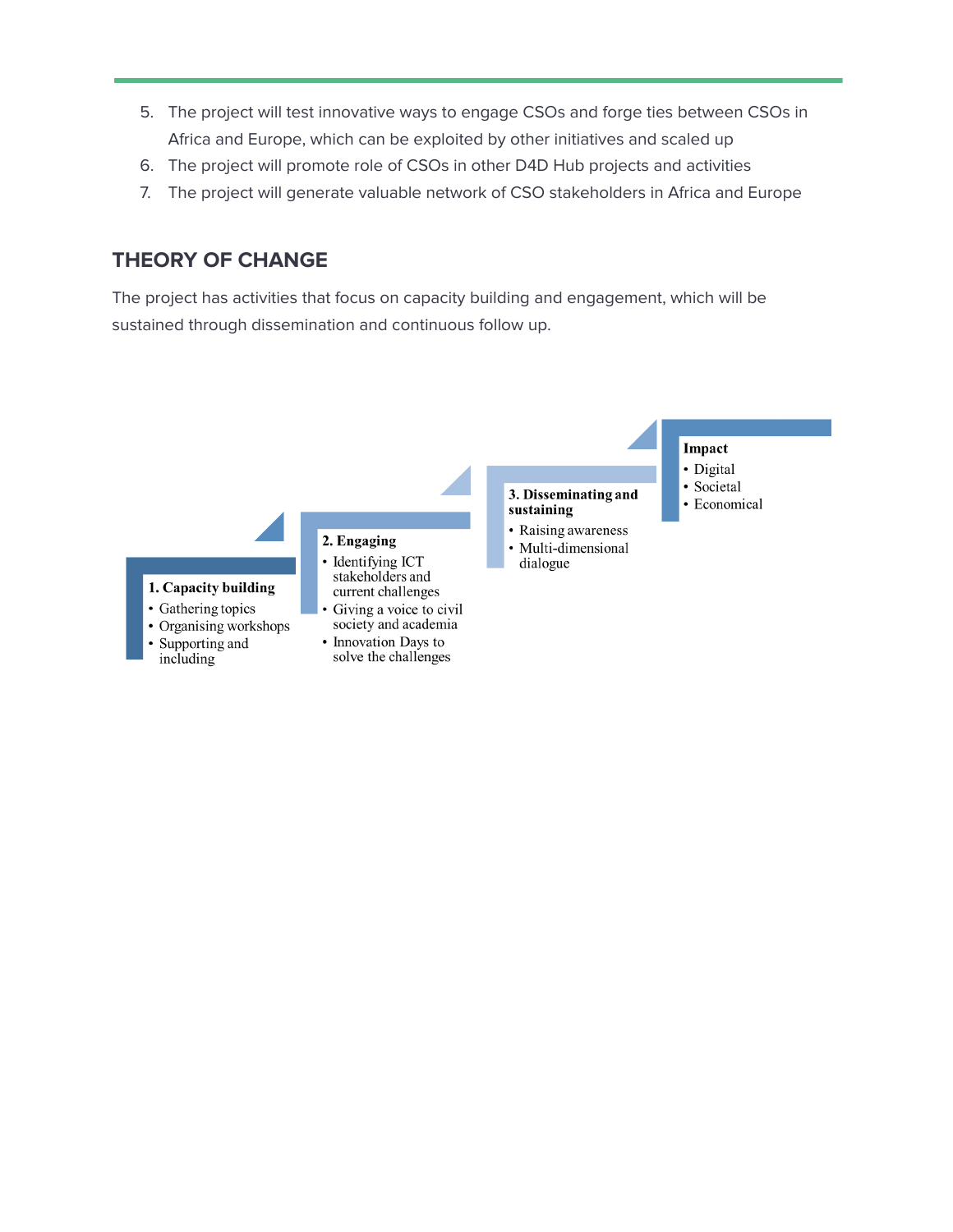# **ACTIVITIES**

The project has four work packages:



WP4 consists of project coordination and management, and is led by GIZ.

The different work packages are all interlinked. In particular, WP1 feeds into WP2 activities. WP3 is involved all along to engage stakeholders in the activities and disseminate results.

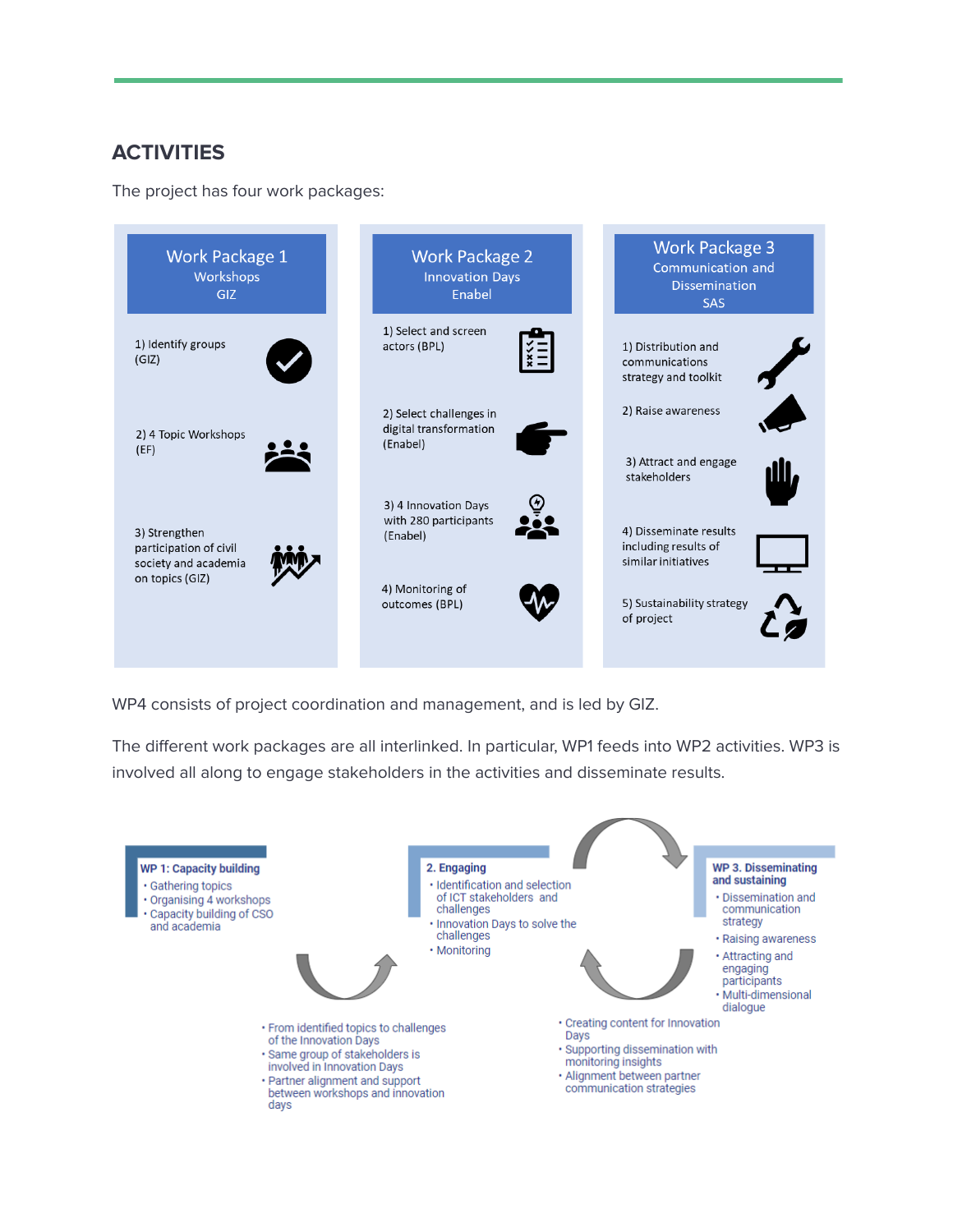# **TARGET GROUPS**

Main the main target group is academia and civil society in EU and Africa, with a focus on the following organizations:

- 1. Civil society ${}^{1}$  (NGOs, citizens initiatives, general public as potential users of ICT innovations)
- 2. Human rights organizations
- 3. Universities and other educational institutions active in digital skills development
- 4. Think tanks/ independent research institutes
- 5. Women and youth organisations active in topics related to digital transformation

For the Innovation Days, additional stakeholders will come from private- and public sector, such as:

- 1. Government officials from ICT ministry, policy makers
- 2. Private sector (ICT companies, DIHs, start-ups, telecom, financial institutions)
- 3. Diaspora
- 4. Civil society organisations and other relevant stakeholders in Europe engaged in topics around inclusive digital transformation

The project activities will take place in 5 countries in Africa: **Tunisia, Morocco, Burkina Faso, Uganda** and **Mozambique.**

# **RISKS**

The following risks and challenges have been identified for the execution of the project. The consortium is actively discussing and planning for mitigation strategies.

- 1. Lack of funding for innovation projects can lead to a lack of engagement by stakeholders for the innovation days
- 2. Covid-19 restrictions: presence and mobility is restricted
- 3. National political agendas restricting the availability of stakeholders (elections, Internet shutdowns, shrinking democratic spaces)
- 4. Topics are restricted by socio-economic and political environment

<sup>1</sup> On a preliminary basis, the project has adopted the following definition of civil society organisations: Civil society organisations embrace a wide range of actors with multiple roles and mandates which includes all non-State, not-for-profit independent and non-violent structures, through which people organise the pursuit of shared objectives and ideals, whether political, cultural, religious, environmental, social or economic. Operating from local, national, regional and international levels, they comprise urban and rural, formal and informal organisations (EU-NDICI)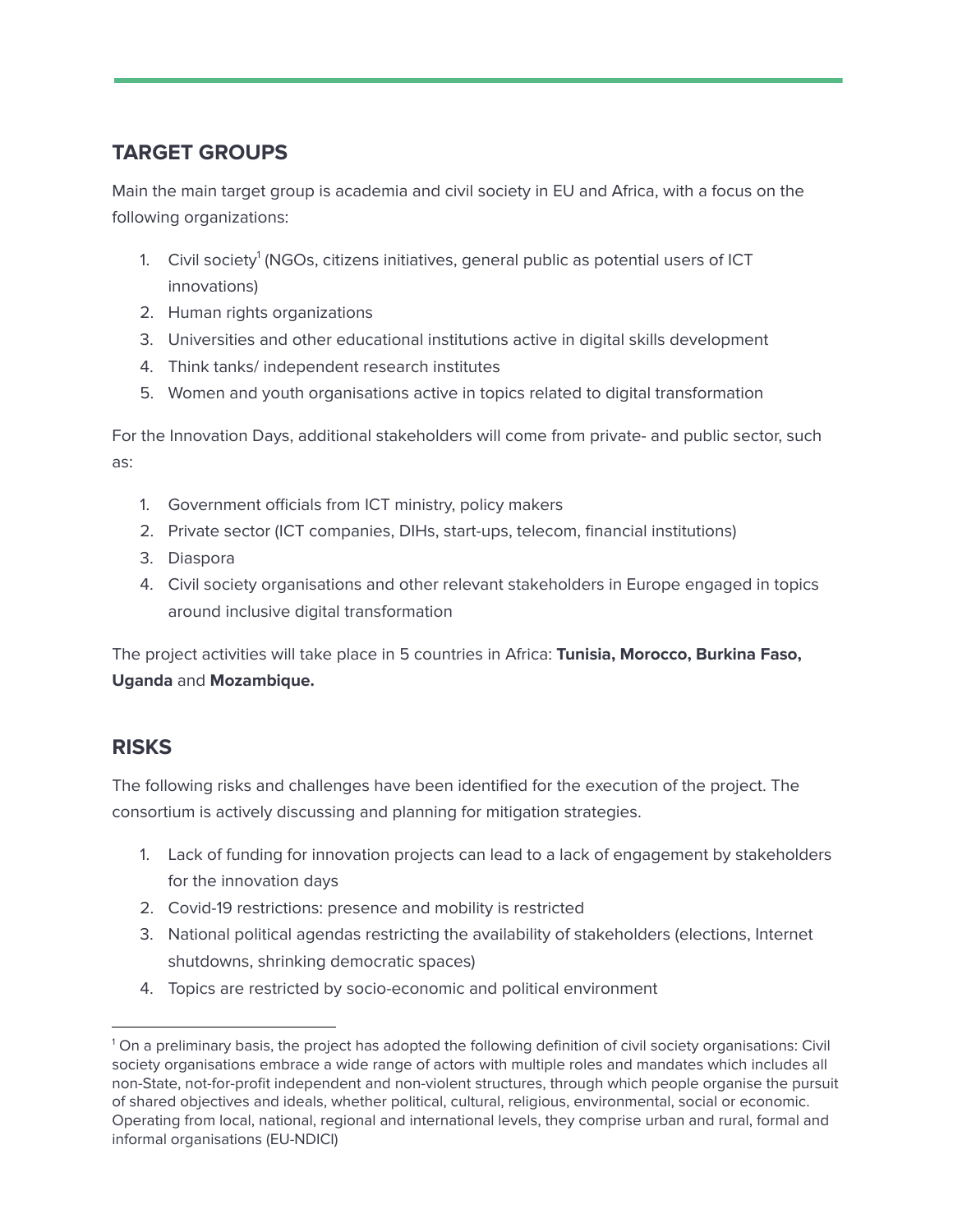- 5. Lack of resources (mentors, jury, experts, facilitators)
- 6. Unbalanced participation between regions
- 7. Overlapping agendas between various AU-EU projects and lack of coordination
- 8. There might be a mismatch between set deliverables and deadlines in the grant agreement, compared with actual implementation of activities

In order to mitigate the last risk, the consortium embarked on a detailed planning process in January 2022, which is still on-going. The aim of the process is to develop a detailed project schedule, adapted to the current realities on the ground, as well as taking into account practical aspects of the implementing partners. Preliminary analysis shows that the project execution approach might change from the one proposed in the proposal. The Coordinator will discuss the next steps with the Project Officer, but the changes are not likely to have any impact on the successful execution of the project activities within the planned time frame.

# **WP1: STRENGTHENING THE CAPACITIES OF CIVIL SOCIETY AND ACADEMIA**

The main objective of WP1 is to strengthen the capacity of civil society and academia to participate in the development of an inclusive and sustainable digital economy and society and human-centric digital transformation that safeguards democratic values and rights in the interaction between citizens and technology.

There are three sub-objectives:

- 1. Include civil society and academia to the creation of new innovative solutions to ensure that the solutions are relevant to the challenges of the society and the people.
- 2. Enable civil society organizations to acknowledge the benefits and speak up about the risks of the society in the digital economy.
- 3. Support the development of innovation networks between African and European counterparts to sustain joint initiatives.

The work will be guided by the following principles:

- 1. Raise awareness and empower CSO participation in solutions identification
- 2. Ensure participation of marginalized populations
- 3. Empower social start ups and create network with EU CSOs and tech companies
- 4. Inform the CSOs and increase their knowledge about innovation initiatives and challenges

The capacity building of CSOs will follow these steps:

- 1. Assess local needs (directly from CSO organizations)
- 2. Empower them and stimulate intra community debates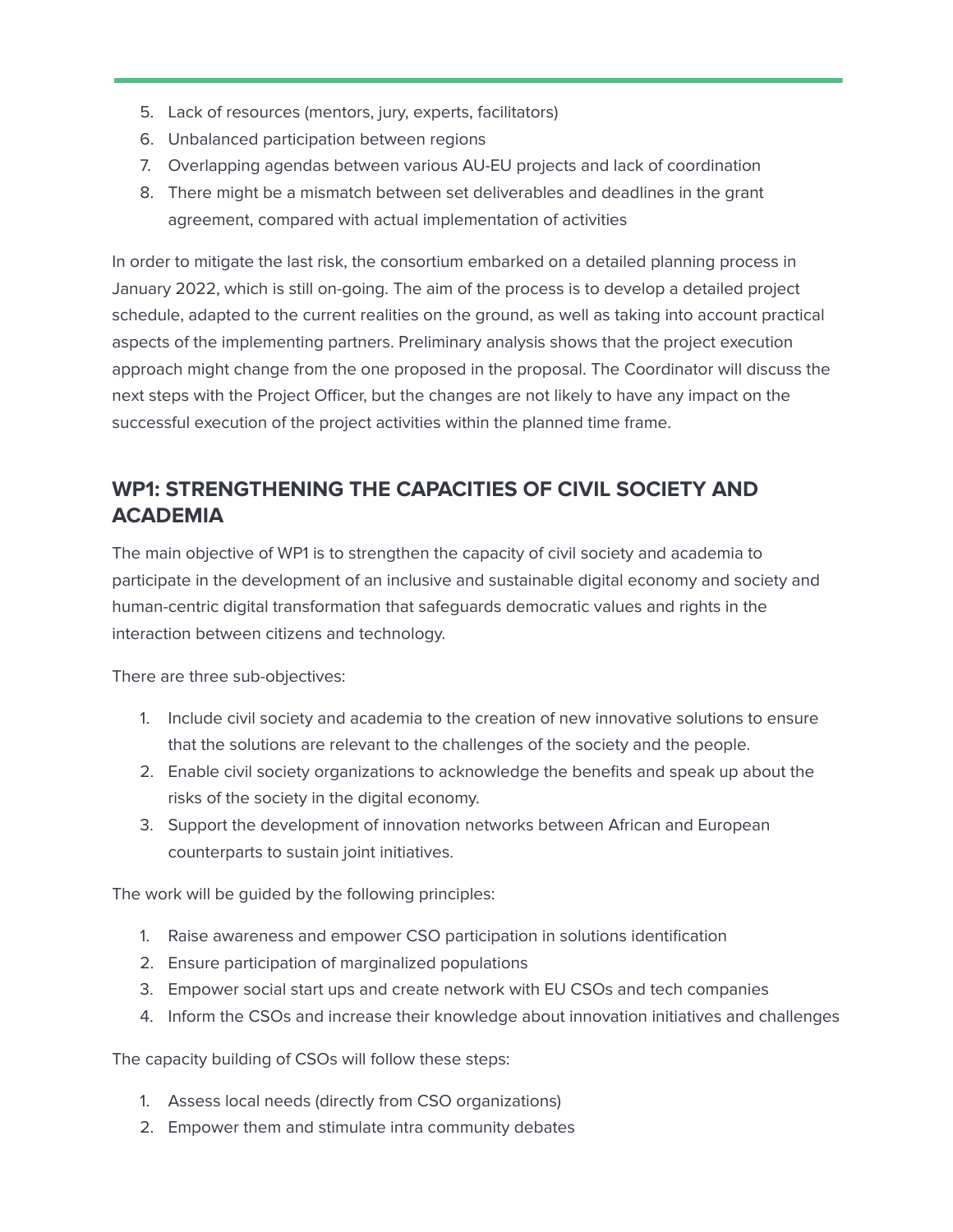3. Include and support initiatives and involvement

## **Tasks**

WP1 has three main tasks. The WP is led by GIZ, but the workshops will be executed by Expertise France (and ISOC pending Amendment). The workshops will be held physically if Covid-19 restrictions allow, in hybrid format or virtually.

| <b>Name</b>                                                                         |                                    | Goal                                                                                                                                                   | <b>Tasks</b>                                                                                                                                                                                                                                                                                                | <b>Deliverable</b>                                                                                        |
|-------------------------------------------------------------------------------------|------------------------------------|--------------------------------------------------------------------------------------------------------------------------------------------------------|-------------------------------------------------------------------------------------------------------------------------------------------------------------------------------------------------------------------------------------------------------------------------------------------------------------|-----------------------------------------------------------------------------------------------------------|
| 1.1 Identification of<br>civil society<br>stakeholders and<br>needs                 | Supported by<br>Society            | Identify topics of<br>relevance for to align<br>workshops content to<br>local needs.<br>Match African and<br>European CSOs for future<br>collaboration | Identify 80 African Participants<br>for the 4 digital economy and<br>society related civil-society<br>workshops (T1.2) and pre-analyze<br>their needs                                                                                                                                                       | Report on the identified<br>civil society topics                                                          |
| 2.2 Civil-society<br>workshops on digital<br>economy and society                    | <b>EXPERTISE</b><br><b>FRANCE</b>  | <b>Empower CSO organisations</b>                                                                                                                       | Organize 4 specific topic workshops<br>up to 20 participants each and 80<br>participants total from society<br>organisations, universities,<br>research centers and think tanks<br>4 countries : 2 East-African and 2<br>West-African countries)                                                            | Report on the<br>topic-specific workshops<br>This deliverable includes<br>the summary of the<br>workshops |
| 2.3 Strengthening the<br>participation of<br>African civil society<br>organisations | Supported by<br>Thernet<br>Society | Ensure that civil society<br>remains engaged the digital<br>transformation process.                                                                    | Support the building of networks<br>٠<br>between African participants and<br>with European counterparts<br>Continue to supporting the<br>participants in building up<br>knowledge on the impact of<br>digital for the society<br>Integrate results of WP1 to the<br>٠<br>upcoming activities of the project | Report on the activities to<br>strengthen the<br>participation of African<br>civil society                |

## **Timeline**

The timeline for WP1 activities is presented below. The WP has three main deliverables:

- 1. Report on identified civil society topics
- 2. Report on the topic-specific workshops
- 3. Report on the activities to strengthen the participation of African civil society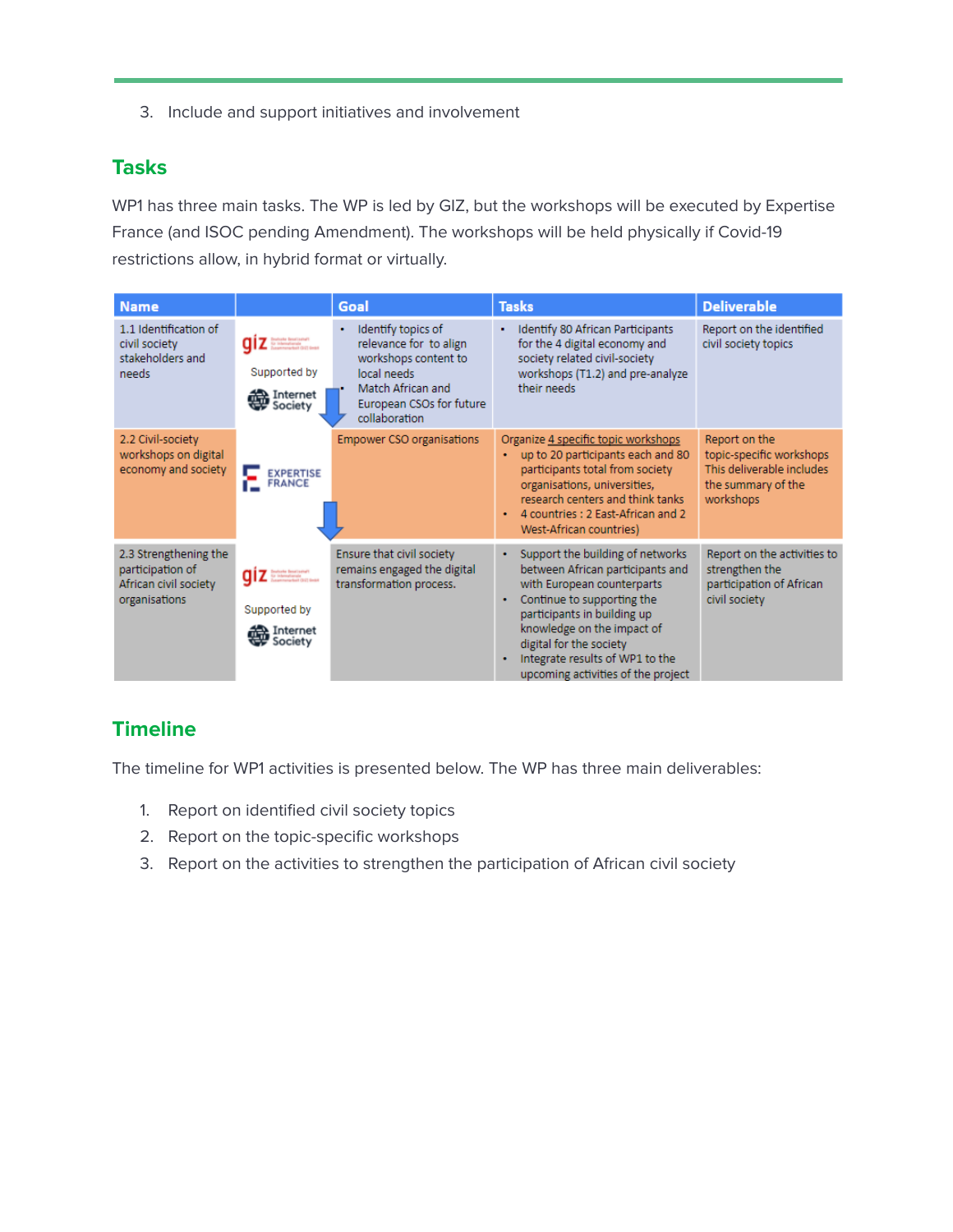

## **WP2: POOLING OF CHALLENGES AND ENGAGING STAKEHOLDERS**

The objective of WP2 is to pool the challenges that society is facing in digital transformation to tackle them in the process of ICT research and innovation, and to facilitate practical collaborations between key stakeholders of the digital economy and society to boost the development of new strategic partnerships and collaboration for joint digital social innovation.

Specific objectives:

- 1. To ensure that digital transformation serves the public interest by putting values, needs and general interests of society at the center of this revolution
- 2. To ensure that key challenges hindering a human-centred digital transformation (e.g. unequal access to digital opportunities, human rights risks, digital gender gap, etc.) are addressed through multi-stakeholder co-created research and innovation initiatives
- 3. To facilitate practical collaborations between key stakeholders of the digital economy and society to boost the development of new strategic partnerships and collaboration for joint digital solutions.

#### **Tasks**

The WP is led by Enabel, with support from BetterplaceLab. The main output of WP2 is as follows: Key challenges for human-centric digital transformation in the partner countries have been identified and innovative solutions have been co-created.

This includes the following tasks: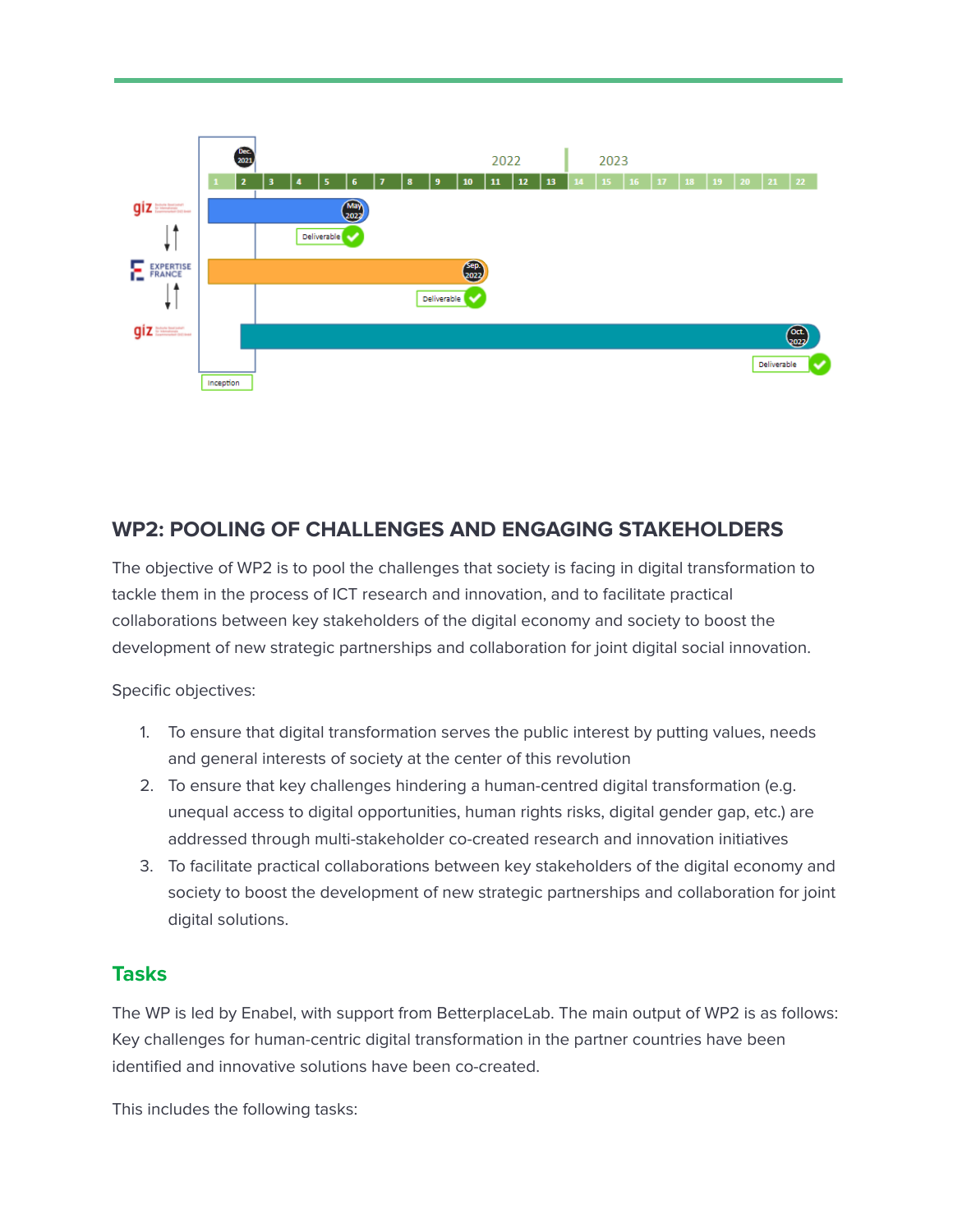- 1. T2.1: Stakeholders Identification: Stakeholders active and relevant in value driven, human centered digital transformation have been identified
- 2. T2.2: Selection of challenges: Challenges towards a value-driven, needs-based and human-centred digital transformation are selected
- 3. T2.3: Methodology of the Innovation Days
- 4. T2.4: Innovation Days: 4 hybrid Innovation Days with AU and EU participants (Morocco, Burkina Faso, Uganda, Moz)
- 5. T2.5: Monitoring of the Innovation Days

The innovation days will be executed in a hybrid format, in order for European and regional stakeholders to participate.

## **Timeline**

The WP has the following deliverables:

- 1. Report on intercontinental ICT stakeholders
- 2. List of selected challenges
- 3. Methodology for the Innovation Days
- 4. Methodology for monitoring
- 5. Lessons learned from the Innovation days
- 6. Report on monitoring of the activities

The planned activities for the first six months of the project look as follows:

| U1             | 02                                                                          | 03                                                                                                                       | 04                                                  | 05                                             | 06                                          |  |  |  |  |  |  |
|----------------|-----------------------------------------------------------------------------|--------------------------------------------------------------------------------------------------------------------------|-----------------------------------------------------|------------------------------------------------|---------------------------------------------|--|--|--|--|--|--|
| W2 W3 W4<br>W1 | Defining a methodology for the structured<br>identification of stakeholders | w1   w2   w3   w4   w1   w2   w3   w4                                                                                    | Report on ICT<br>stakeholders (D2.1)<br>W1 W2 W3 W4 | W2 W3 W4<br>W1                                 | Key challenges<br>identified (D2.2+<br>MS2) |  |  |  |  |  |  |
|                | Involving network of consortium partners                                    | Narrowing down the target & stakeholder groups<br>Call for challenges based on the topics<br>identified during workshops |                                                     | Selection of the challenges with<br>consortium |                                             |  |  |  |  |  |  |
|                |                                                                             |                                                                                                                          | Methodology of Innovation Days                      |                                                | A LOREM                                     |  |  |  |  |  |  |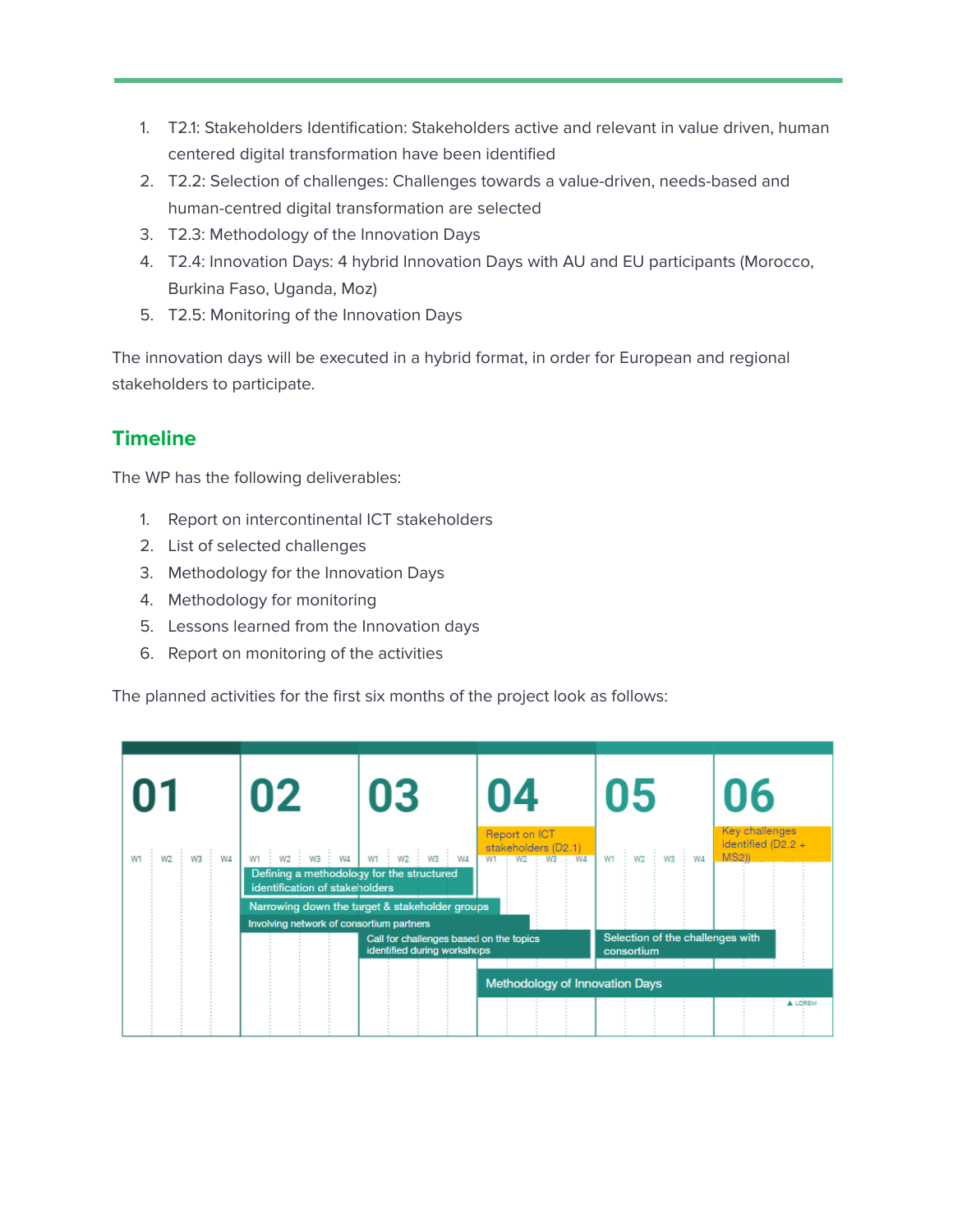## **WP3: DISSEMINATE AND SUSTAIN**

The objective of WP3 is to maximize the impact of the project by disseminating the results, promoting ICT and digital economy related initiatives, and promoting different cooperation and financing opportunities.

The main activities include:

- 1. Developing a dissemination and communication strategy ;
- 2. Raising awareness about the project and its activities;
- 3. Raising awareness about cooperation and financing opportunities;
- 4. Attracting participants and engaging stakeholders;
- 5. Disseminate the project results;
- 6. Creating synergies between the initiatives to ensure the sustainability of the ideas developed in WP2;
- 7. Create a sustainability and exploitation strategy for the project.

#### **Tasks**

This WP is led by Smart Africa Secretariat. The tasks of this WP are guided by two strategic documents, the dissemination and communications strategy, and the exploitation and sustainability strategy.

The dissemination and communication strategy for the project will consolidate the activities of the project partners into a concrete action plan with guidance on dissemination and communication actions for all partners, including the necessary KPIs – with the following:

- 1. Overall objectives and main messages ;
- 2. Activities ;
- 3. Target groups ;
- 4. Channels ;
- 5. Materials needed ;
- 6. Timeline ;
- 7. Responsibilities of each partner ;

The exploitation and sustainability plan of the project aims to define the exploitable results of the project, key partners involved and a realistic map for relevant issues to be exploited through:

- 1. An assessment of internal and external conditions that will affect the sustainability of the project (e.g. increase of interest, benefits, etc.) ;
- 2. An outline of the possible continuation of the project including a review of: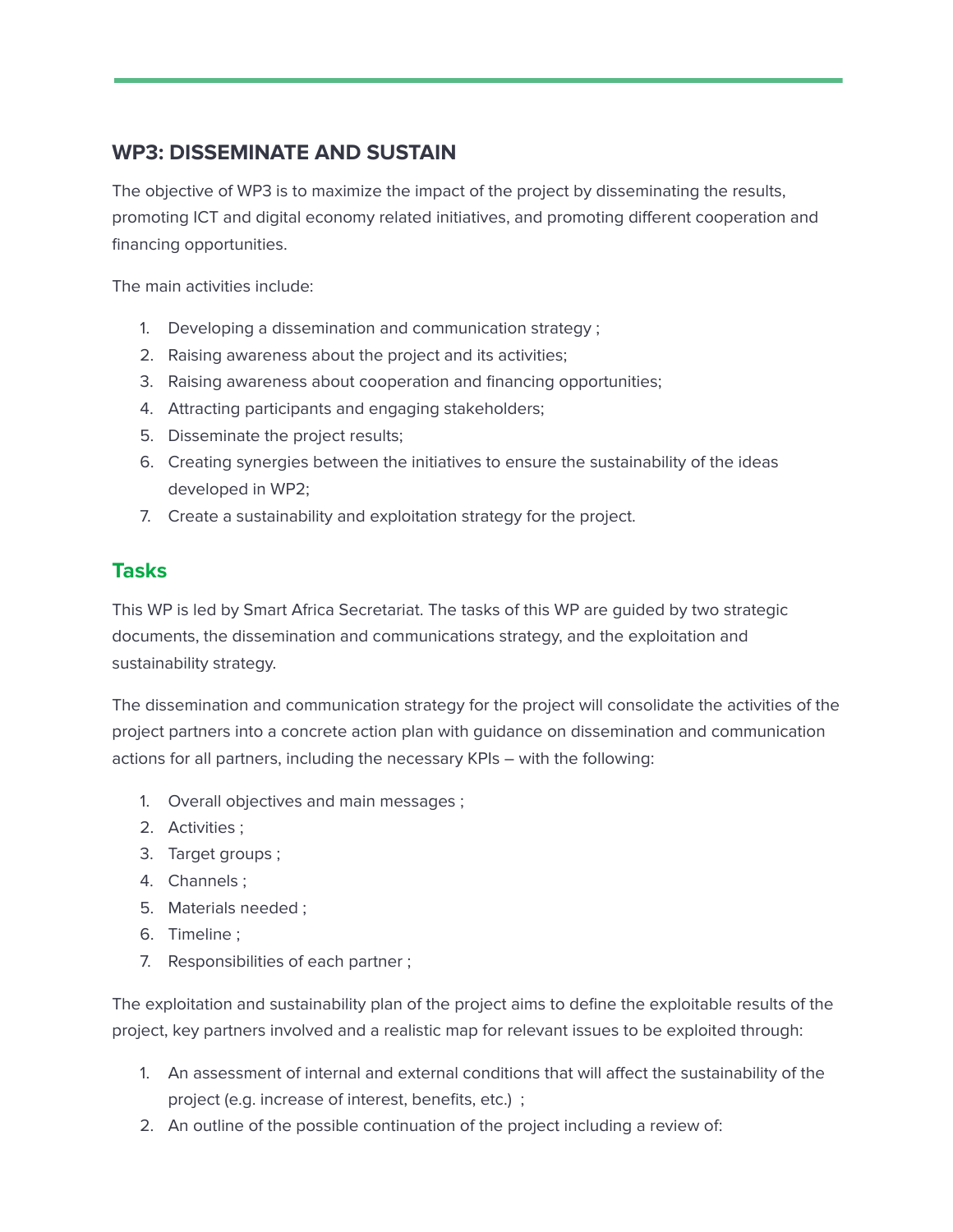- a. Continuation of the project with the project partners as well as the uptake of the concept and project results by other stakeholders;
- b. Exploitation plan of the project's results;
- c. Best practices from the project and how to put them in use beyond the project's lifetime;
- d. Continuation and expansion of the stakeholder collaboration model.

#### **Timeline**

The WP has the following deliverables:

- 1. Dissemination and Communications Strategy
- 2. Website
- 3. 1st Report on Dissemination and Communications Activities
- 4. 2nd Report on Dissemination and Communications Activities
- 5. Exploitation Strategy

The action plan for the first six months looks as follows:



#### **WP4: PROJECT MANAGEMENT**

The overall objective of WP4 is to ensure the smooth overall project management (costs, time, results) with an emphasis on meeting the EC requirements (concerning reports, formal reviews). This includes the administrative and financial aspects of the grant management. In addition, it includes ensuring that policies are in place to govern project activities such as quality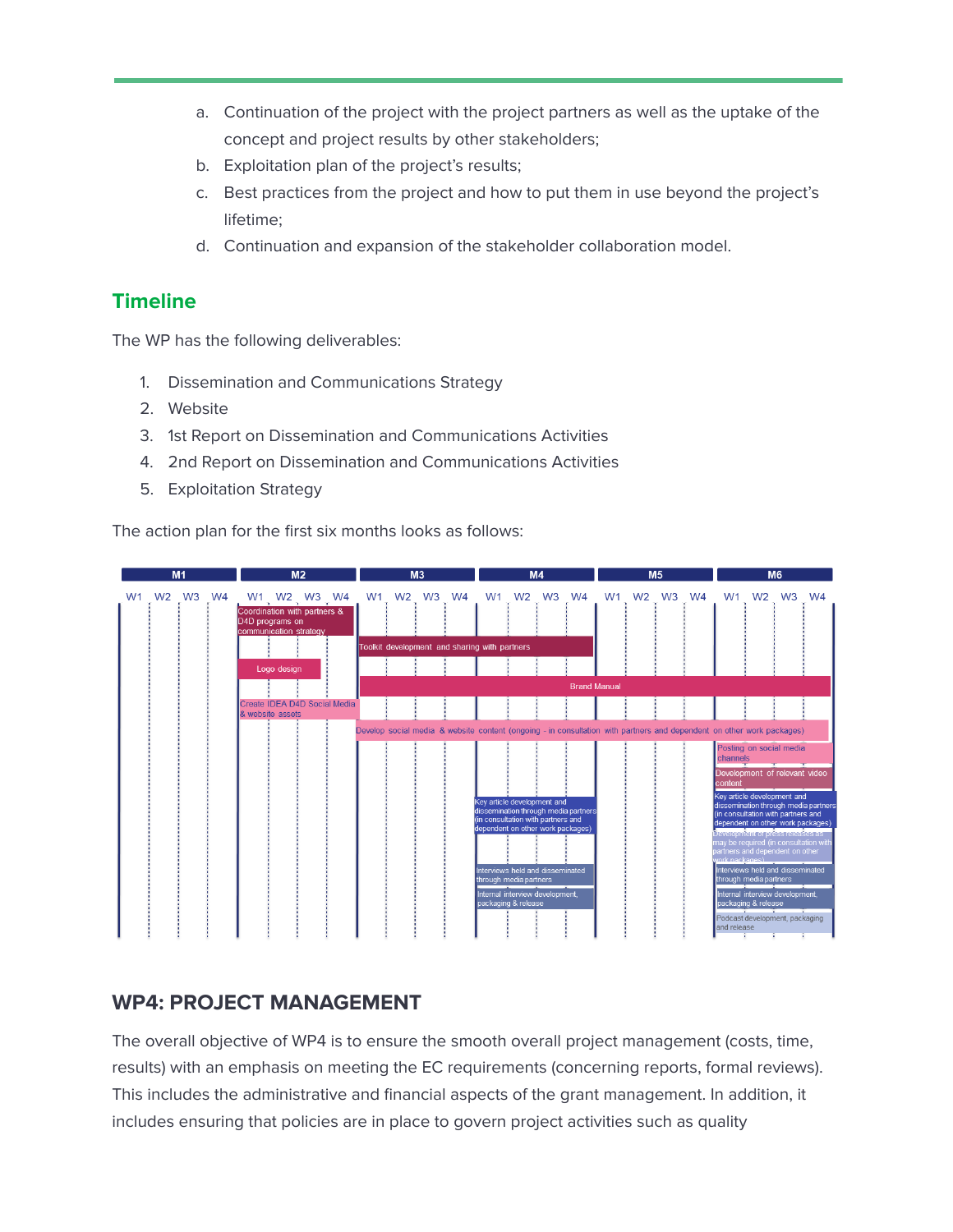management, internal information flow, dissemination, partnership agreement, intellectual property, ethical issues, gender aspects, conflict resolution and risk assessment.

#### **Tasks**

The WP is led by GIZ. It includes the following activities:

Project Management

- 1. Quality management, monitoring and evaluation; risk assessment
- 2. Project-related communication, reporting towards EC and partners
- 3. Legal, contractual, financial and administrative management
- 4. Monitoring and control of project schedule
- 5. Ensuring timely release and accuracy of deliverables

Partnership Management

- 1. Ensure coordination and timely delivery of activities
- 2. Set up online collaboration and information sharing platform, take advantage of technology for best efficiency and collaboration
- 3. Effective communication, collaboration, cooperation
- 4. Close alignment with D4D Hub approach and partnership with relevant projects' stakeholders

The project governance will consist of a project management board with representatives from all consortium partners as the highest decision making body, taking decisions based on consensus as a general rule. The consortium partners will also sign a partnership agreement.

#### Timeline

The WP has the following deliverable:

- 1. Project action plan
- 2. Quality Management Plan
- 3. Revised action plan

The activities for WP4 in the first six months are outlined below. Some key activities of the other WPs are also included, since coordination of them is an important part of WP4. The focus for WP4 in the first months is to set up the project governance structure, and make sure the guiding documents and policies are in place.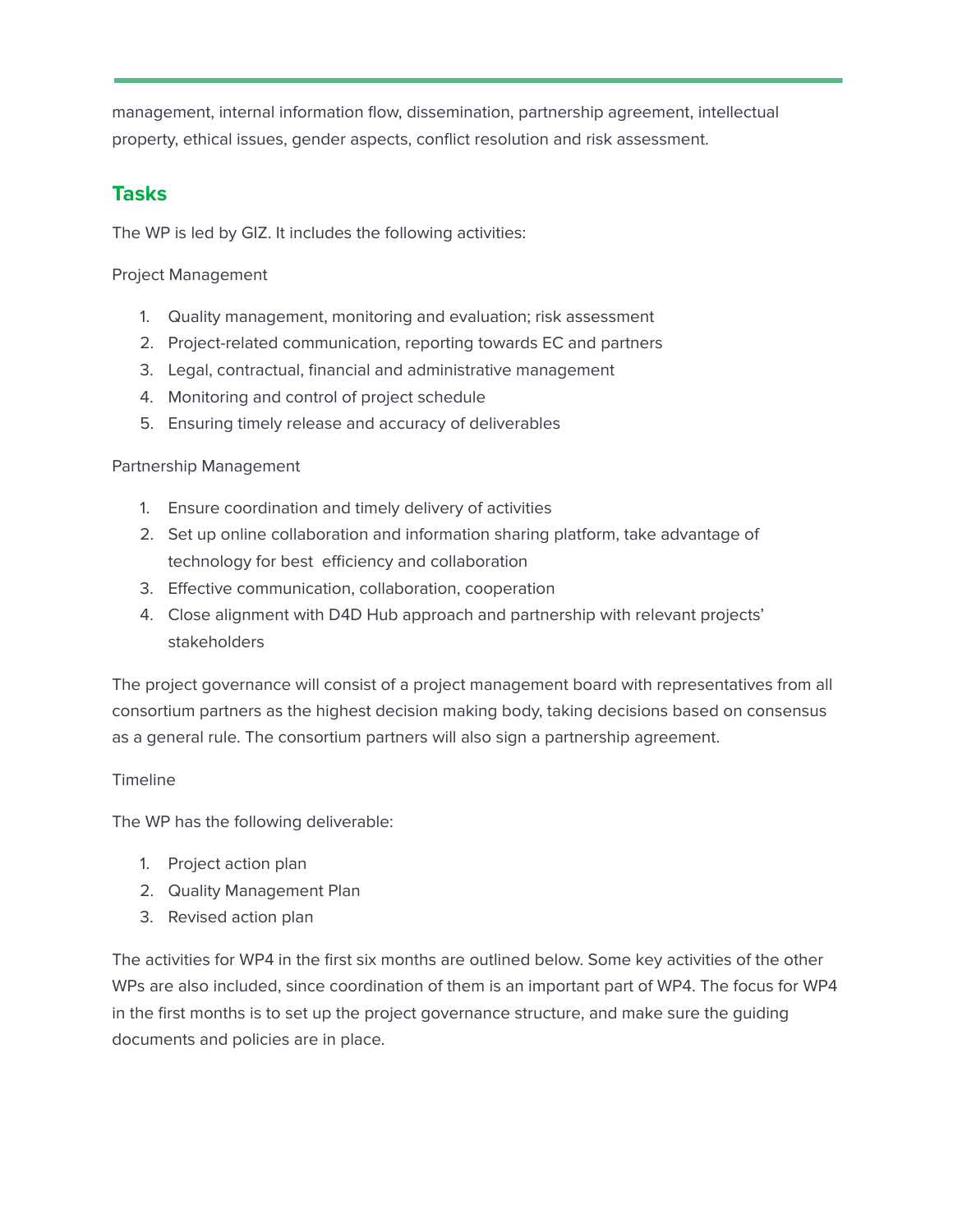| Dec 2021                                                                                                                    | Jan 2022                                                                                                                                                                         | Feb 2022                                                                                                                                                       | Mar 2022                                                                                                                             | Apr 2022                                                                                           | May 2022                                                                |
|-----------------------------------------------------------------------------------------------------------------------------|----------------------------------------------------------------------------------------------------------------------------------------------------------------------------------|----------------------------------------------------------------------------------------------------------------------------------------------------------------|--------------------------------------------------------------------------------------------------------------------------------------|----------------------------------------------------------------------------------------------------|-------------------------------------------------------------------------|
| <b>Kick Off</b>                                                                                                             | <b>Project</b><br><b>Governance</b>                                                                                                                                              | <b>Stakeholder</b><br><b>Mapping</b>                                                                                                                           | Stakeholder<br><b>Engagement</b>                                                                                                     | <b>Workshops</b>                                                                                   | Selection of<br><b>Challenges</b>                                       |
| Pre-kick-off<br>Kick-off<br>Partnership<br>Agreement<br><b>Country selection</b><br>Amendment<br><b>Collaboration tools</b> | <b>First meeting PMB</b><br>Minutes kick-off and<br><b>Action Plan</b><br>submitted<br><b>Project Governance</b><br>Structure in place<br><b>Financial reporting</b><br>training | <b>Light Review</b><br><b>Quality Management</b><br>Plan<br>Consortium<br>coordination<br>Promote project<br>Create linkages with<br>other D4D Hub<br>projects | <b>Selection of Topics</b><br>First Workshop?<br>Report on<br>Stakeholder<br>Identification<br>Communications<br>Strategy<br>Website | Second and Third<br>Workshop<br>Start selection of<br>Challenges<br>Regular Consortium<br>meetings | Selection of<br>Challenges<br>Preparation for<br><b>Innovation Days</b> |

## **Progress by January 2022**

- 1. Kick-off was successfully held on 15th of December 2021. This document is based on the material prepared and presented during the kick-off meeting
- 2. All partners have signed the Accession form
- 3. Partnership agreement final draft has been accepted by partners and is in process of being signed
- 4. Weekly coordination meeting has been set up starting 12th of January 2022
- 5. Collaboration tools in place: document portal with folder structure, document collaboration tool, task management tool, short messaging tool
- 6. Financial management and reporting training took place on 18th of January
- 7. Detailed project time schedule with new proposed approach for project execution has been developed by WP1 and WP2 leaders. The partners propose to execute the project country by country (workshop and innovation day in a country within a time span of 3-6 weeks) and then move to the next country. Coordinator will now discuss this proposal with the Project Officer.